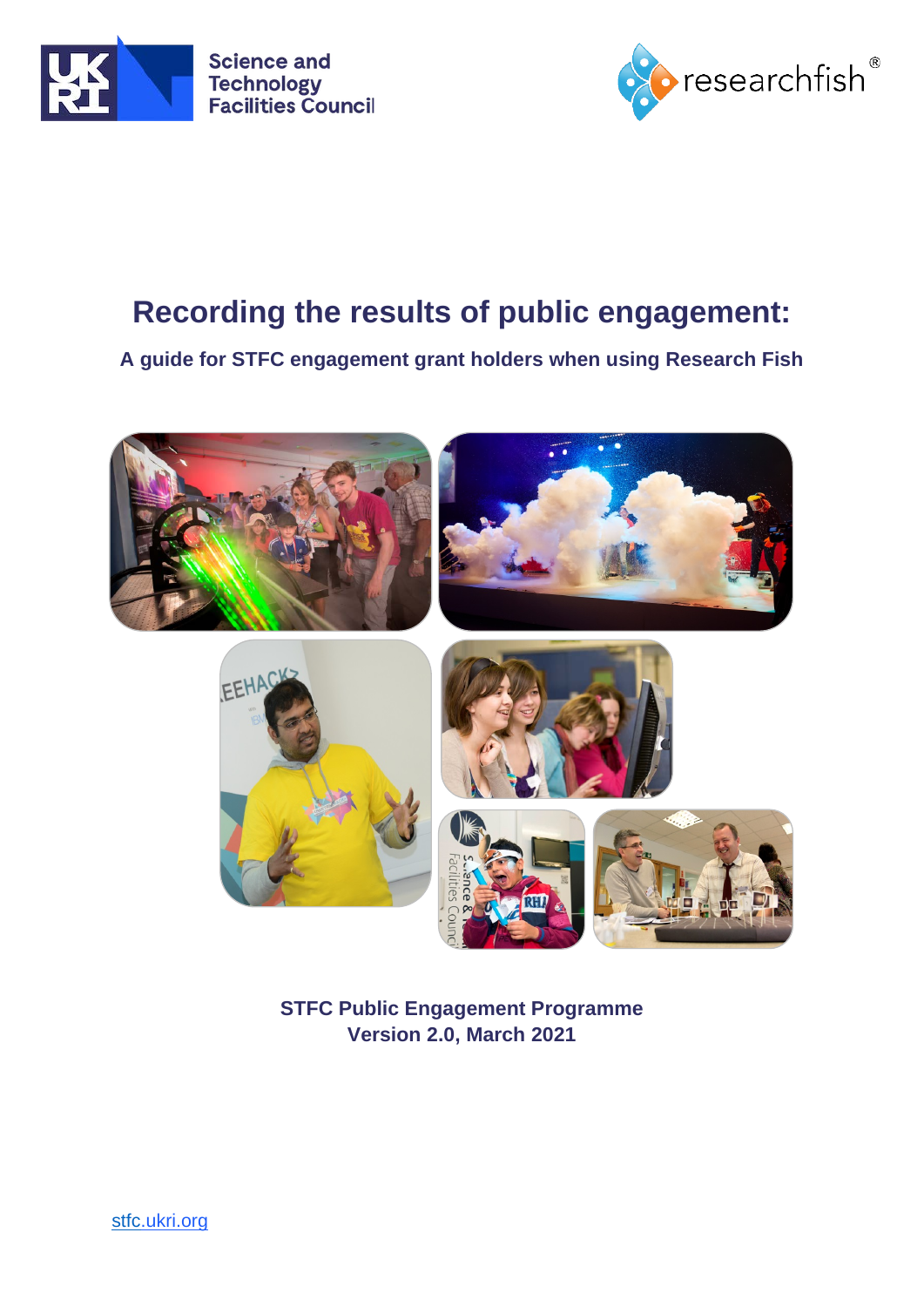## Table of Contents

| <b>Introduction</b> |                                                                     | 2              |
|---------------------|---------------------------------------------------------------------|----------------|
|                     | Monitoring and Reporting on STFC Public Engagement Grants           | 3              |
|                     | <b>Section A: Completing the Research Fish Questions</b>            |                |
| $\circ$             | Q1 - Did your project involve running any events?                   | 4              |
| $\circ$             | Q2 - Did your project involve producing any resources?              | 6              |
| $\circ$             | Q3 - Do you have key findings to submit?                            | $\overline{7}$ |
| $\circ$             | Q4 - Using the public engagement evaluation framework, please state | 7              |
|                     | how your activity has addressed the generic learning outcomes       |                |
| $\circ$             | Q5 - Summarise the key impacts of your project                      | 9              |
|                     | <b>Section B: Completing the Metrics Spreadsheet</b>                |                |
| $\circ$             | Worksheet 1 – Grant details                                         | 10             |
| $\circ$             | Worksheet 2 – Live event reach                                      | 10             |
| $\circ$             | Worksheet 3 - Participant outcomes                                  | 11             |
| $\circ$             | Worksheet 4 - Wonder toolkit                                        | 12             |
| $\circ$             | Worksheet 5 – Resources                                             | 13             |
| $\circ$             | Worksheet 6 – Schools                                               | 13             |
| $\circ$             | Worksheet $7$ – Partners and groups                                 | 14             |
| $\circ$             | Worksheet 8 – STFC staff                                            | 14             |
| $\circ$             | Worksheet 9 - Capacity building                                     | 14             |
|                     |                                                                     |                |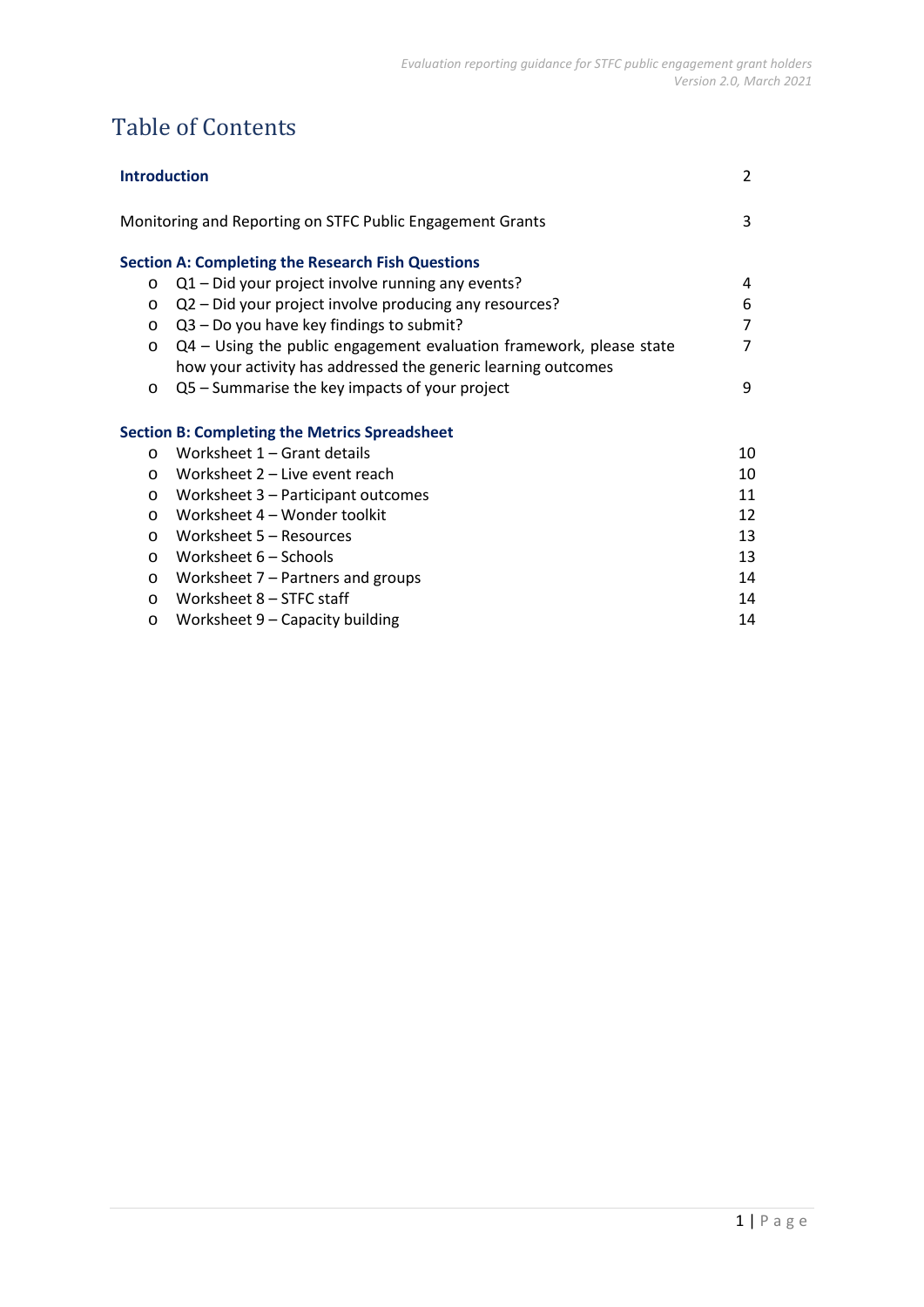## Introduction

Effectively and appropriately evaluating public engagement is important to STFC. In publishing the STFC public engagement evaluation framework, we aimed to not only make our own approach transparent, but to aid our community in undertaking their own engagement activities.

Our evaluation framework lays out a clear series of measures by which we measure, review, and reflect on the effectiveness of the STFC public engagement programme. Within this programme, our range of public engagement grant schemes allow the STFC community to undertake high quality engagement across the UK: grant holders extend the reach of STFC science and technology to new audiences remote from our own STFC laboratories and campuses.

Our evaluation framework was explicitly designed to allow STFC to evaluate our engagement *programme*, not simply our individual activities. Our grant schemes are part of this programme, and so we have worked with grant holders to create a more detailed, and specific, approach to recording and reporting data on work undertaken via STFC's public engagement grants.

Our grant holders report their data via Research Fish. This guidance document is designed to help that process. We hope that this will help applicants better understand our expectations for the evaluation of public engagement and help our grant holders to record and report their work over the lifetime of their award, and beyond.

The STFC Public Engagement Team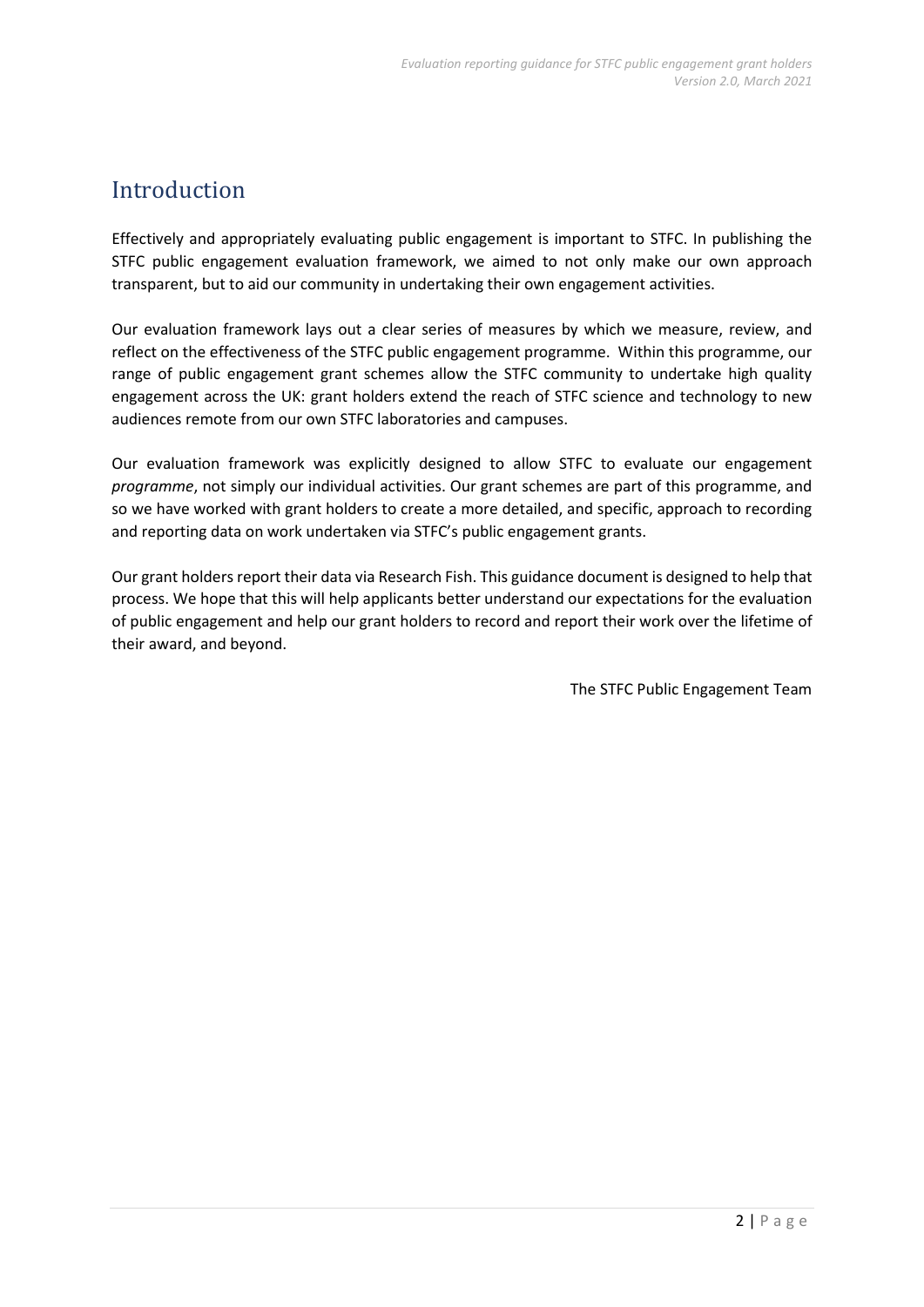## Monitoring and reporting on STFC public engagement grants

All STFC public engagement grant holders must submit their data into the **Research Fish** data collection system. Data can be entered over the course of the year, though many users choose to complete the process annually, during the 'submission window' in February and March.

While all grant holders complete the questions relevant to engagement in the 'common outcomes' question set, STFC public engagement grant holders have an additional, bespoke set of mandatory questions. These are labelled, 'Engagement Activities (STFC)'.

If you have filled in Research Fish before 2018, you may notice that it looks a little different now. We have upgraded Research Fish, and it contains some new sections that provide us with more information about your public engagement grant project and how its impacts align with **STFC's** public [engagement evaluation framework.](https://stfc.ukri.org/files/corporate-publications/public-engagement-evaluation-framework/)

We are confident that it will give us considerably more insightful data about the programme, and a more structured way for you to report your findings. Guidance for completing these new questions in Research Fish is covered in Section A of this document.

To help you with answering some of the questions, we are also providing our engagement grant holders with a **Metrics Spreadsheet**.

This will help you to capture data as the project progresses and will help you to sum data to enter into Research Fish. It also hassome additional information that Research Fish doesn't ask for. This includes, for example, the post codes of any schools you have worked with during your project. This information allows us to look at the data from multiple award holders and see what the total reach is for our grant programmes. Please include as many details as you can on the metrics spreadsheet, even if they don't appear to be asked for on Research Fish. Guidance for completing the metrics spreadsheet is covered in Section B of this document.

We would like you to submit the metrics spreadsheet via email to [stfcpublicengagement@stfc.ac.uk](mailto:stfcpublicengagement@stfc.ac.uk) by the Research Fish submission deadline each year.

We recommend that you update your engagement data as you are going along, to make it easier for you to collate your data at the end of the project, and during the annual Research Fish submission window.

*Sections A and B of this document contain some sections of text presented in red. These paragraphs have been included to provide additional guidance to you when you are completing your data entry.*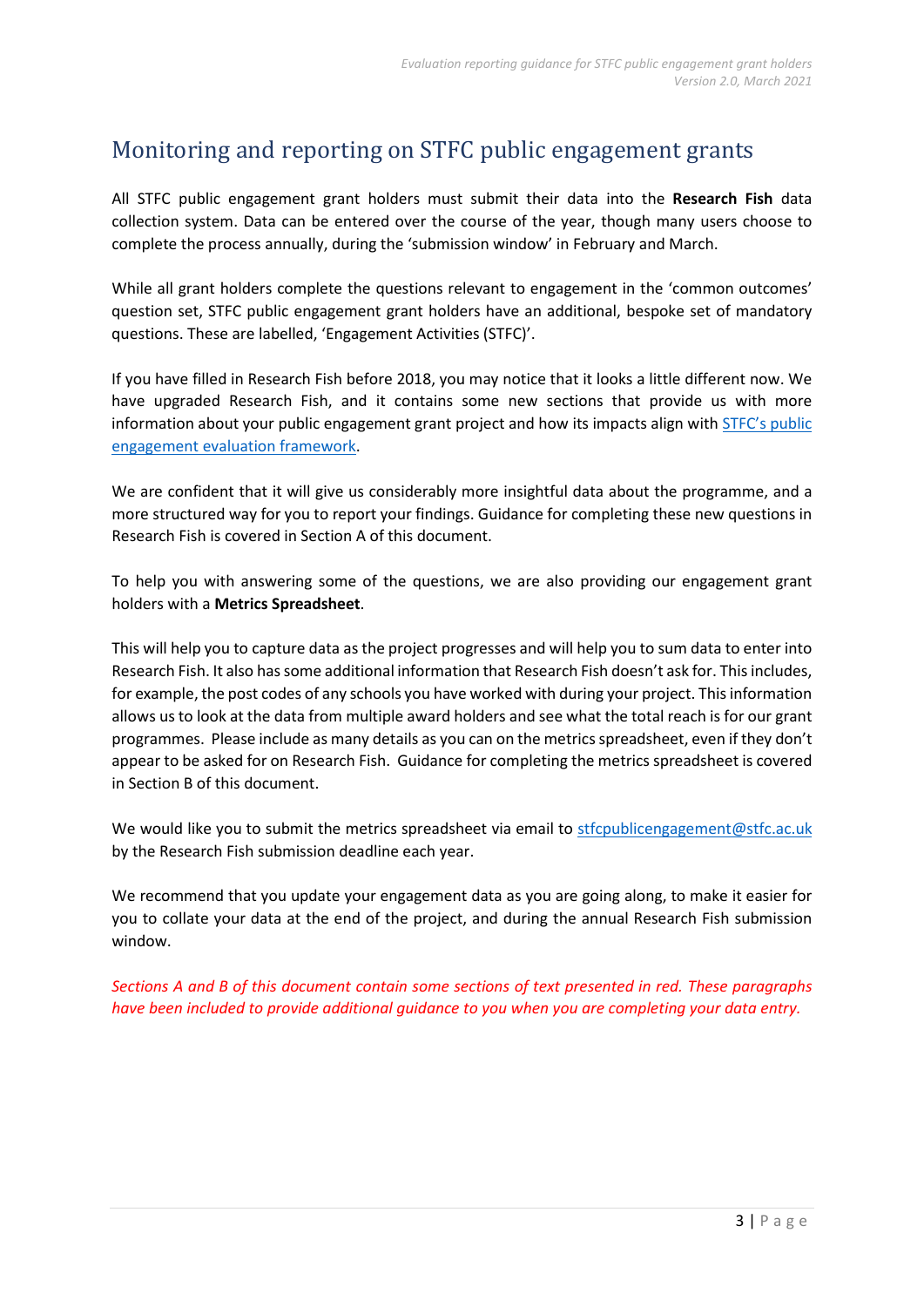## Section A: Completing the Research Fish Questions

First, complete the Common Outcomes section (see Research [Fish guidelines\)](https://stfc.ukri.org/files/guidance-research-fish/).

You will then need to respond to the revised Mandatory Additional questions – Engagement Activities (STFC).

This section of Research Fish has been updated to reflect **STFC's public engagement evaluation** [framework](https://stfc.ukri.org/files/corporate-publications/public-engagement-evaluation-framework/) (hereafter referred to simply as 'the evaluation framework'). We recommend you download that document to assist you with completing Research Fish and the Metrics Spreadsheet.

#### **Notes on the tables in Research Fish**

- o All dates refer to the calendar year 1 January 31 December.
- o Audience types are defined in the evaluation framework.

## 1. Did your project involve running any events?

*See the evaluation framework for the definition of an event. If your project was producing a resource, rather than running events, please tick 'no'.*

- Yes
- □ No (skip next question)

#### If yes then:

#### **What are the key outputs from your project?**

*Outputs are the events you run and the resources you create.*

*The STFC definition of an event is an activity delivered for a distinct group of audience members. If an event is repeated for a new set of audience members with a new start time, then that counts as two events. If it runs for a long duration and people drop in and out throughout then it is one event.*

**Please indicate the total number of events delivered for each audience type in each calendar year that your project has run.**

| <b>Audience</b>                 | 2017 | 2018 | 2019 | 2020 | 2021 | 2022 |
|---------------------------------|------|------|------|------|------|------|
| Public adult                    |      |      |      |      |      |      |
| <b>Public families</b>          |      |      |      |      |      |      |
| Upper primary schools           |      |      |      |      |      |      |
| Lower secondary schools         |      |      |      |      |      |      |
| Upper secondary schools         |      |      |      |      |      |      |
| Influencers (e.g. teachers and  |      |      |      |      |      |      |
| educators, science              |      |      |      |      |      |      |
| communicators)                  |      |      |      |      |      |      |
| Training events for influencers |      |      |      |      |      |      |
| Other groups of children (e.g.  |      |      |      |      |      |      |
| uniform groups)                 |      |      |      |      |      |      |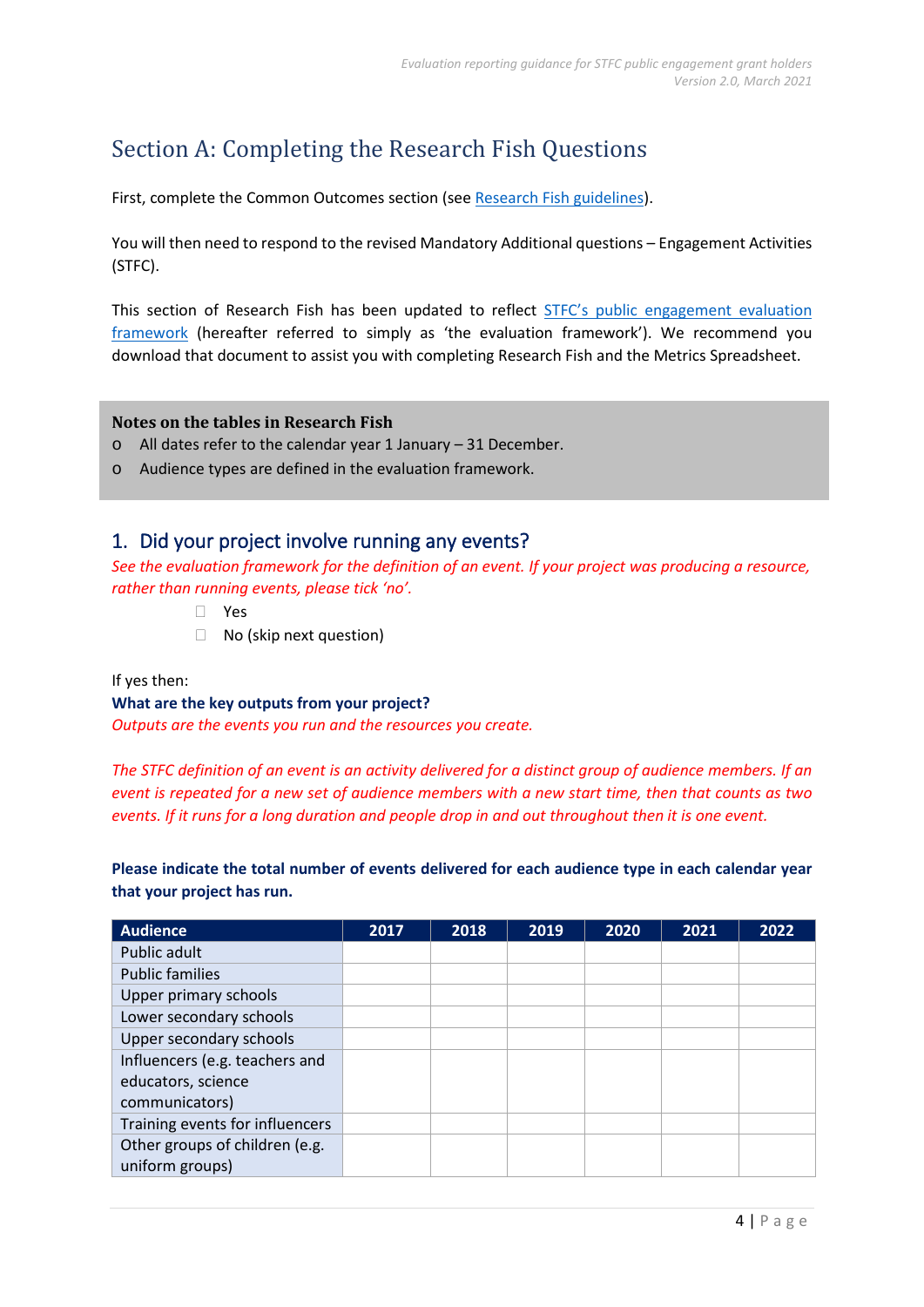#### Who are the key audiences reached?

*Reach has three main elements: the number of people engaged, the types of diversity of people engaged and the length of time that people are engaged – or 'dwell time'. Please leave any blank if you don't have the information.*

*Definitions for these all appear in the evaluation framework.* 

- o *Schools that were 'new' to your organisation: This should be schools that have not engaged with your group or your type of activity before. They may have engaged with your wider organisation in the past.*
- o *If you were running training events, here we have asked you to separate out teachers from other types of people being trained – 'other influencers'. This might include scientists, researchers or community group leaders for example.*
- o *'Dwell time' is how long were they actually engaged in the activity. This should not include time spent at registration or lunch breaks, for example. It should be recorded in hours and minutes (hh:mm). For an exhibition it would be an average time that people spent at your particular stand, not at the event as a whole.*
- o *Partnerships: This does not have to be a formal partnership, but should record organisations without which the event would have run very differently or reached very different or considerably fewer people.*
- o *Audience rating: We recommend you ask your participants for a rating out of 5 at a sample of your events (i.e., not every single event, and not by all participants).*

|                                | 2017 | 2018 | 2019 | 2020 | 2021 | 2022 |
|--------------------------------|------|------|------|------|------|------|
| Number of schools engaged      |      |      |      |      |      |      |
| Number of schools 'new' to     |      |      |      |      |      |      |
| your organisation              |      |      |      |      |      |      |
| Number of teachers reached at  |      |      |      |      |      |      |
| training events                |      |      |      |      |      |      |
| Average dwell time at training |      |      |      |      |      |      |
| event                          |      |      |      |      |      |      |
| Number of upper primary        |      |      |      |      |      |      |
| students reached               |      |      |      |      |      |      |
| Average dwell time of upper    |      |      |      |      |      |      |
| primary students               |      |      |      |      |      |      |
| Number of lower secondary      |      |      |      |      |      |      |
| students reached               |      |      |      |      |      |      |
| Average dwell time of lower    |      |      |      |      |      |      |
| secondary students             |      |      |      |      |      |      |
| Number of upper secondary      |      |      |      |      |      |      |
| students reached               |      |      |      |      |      |      |
| Average dwell time of upper    |      |      |      |      |      |      |
| secondary students             |      |      |      |      |      |      |
| Average % female students      |      |      |      |      |      |      |
| Other influencers trained or   |      |      |      |      |      |      |
| supported (not teachers)       |      |      |      |      |      |      |
| Total public reached           |      |      |      |      |      |      |

#### Events: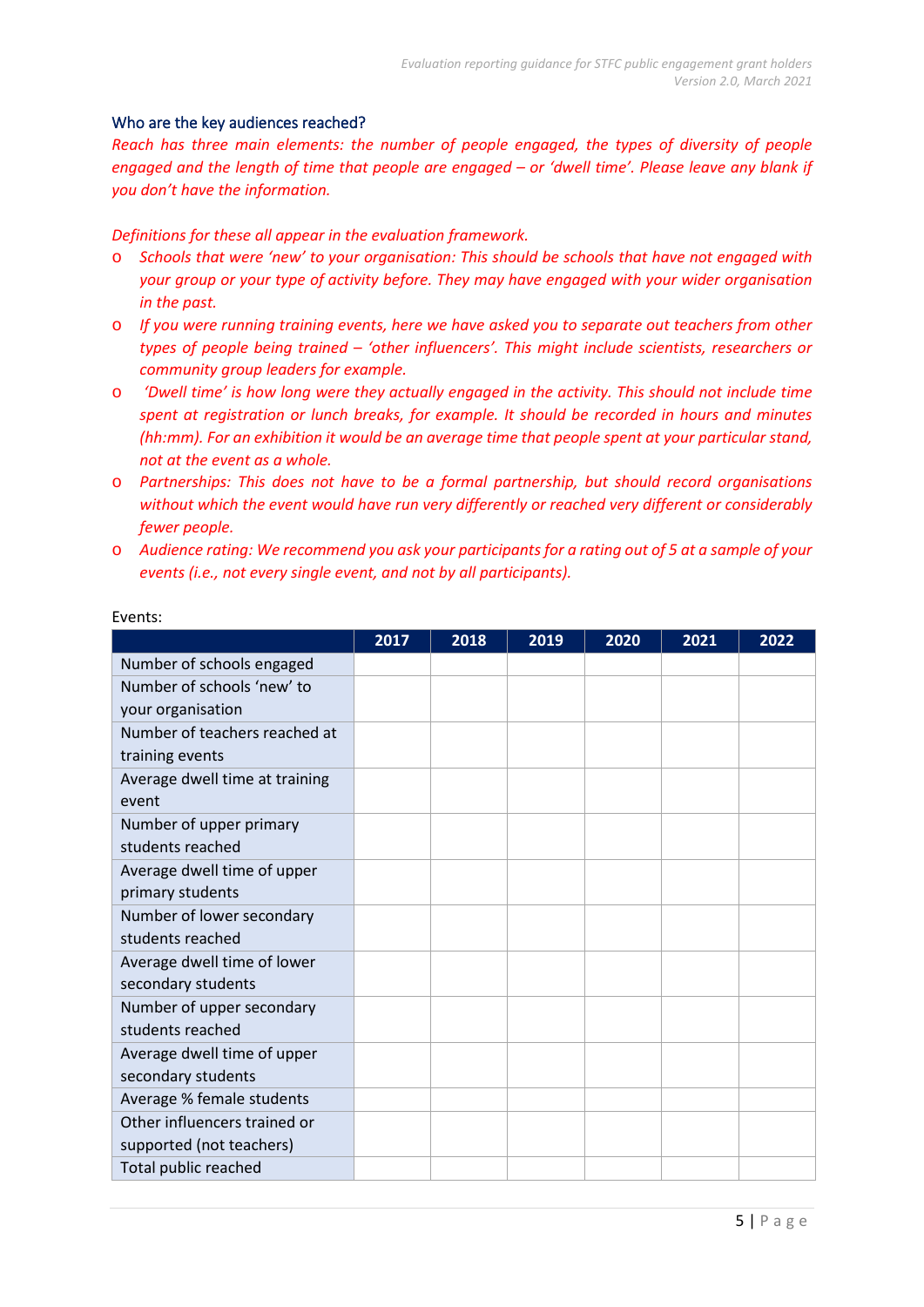| % female public                 |  |  |  |
|---------------------------------|--|--|--|
| Number of organisations with    |  |  |  |
| which you formed partnerships   |  |  |  |
| % of audience rating your event |  |  |  |
| 4 or more out of 5              |  |  |  |

## 2. Did your project involve producing any resources?

*Resources are creative products that can be used by audiences. They might be hard copy, such as handouts, leaflets, brochures, models or demonstrators; digital resources such as websites, software, apps; or they may be artistic creations such as artwork, music, installations or photography.*

*You will have had the opportunity to input some information about these on the 'common outcomes' section of Research Fish. Please try to include reference to the same ones you mentioned there.*

- Yes
- □ No (skip next question)

#### **Please indicate the total number of resources developed each year**

*This is not how many copies you had printed, but how many individual resources you developed (e.g. how many leaflets you designed). Leave future years blank.* 

|                               | <b>Associated URL</b><br>if applicable | 2017 | 2018 | 2019 | 2020 | 2021 | 2022 |
|-------------------------------|----------------------------------------|------|------|------|------|------|------|
| Hard copy resources for       |                                        |      |      |      |      |      |      |
| teachers / students           |                                        |      |      |      |      |      |      |
| Hard copy resource for        |                                        |      |      |      |      |      |      |
| public audiences              |                                        |      |      |      |      |      |      |
| Software and technical        |                                        |      |      |      |      |      |      |
| products                      |                                        |      |      |      |      |      |      |
| Other digital resources       |                                        |      |      |      |      |      |      |
| Artistic or creative products |                                        |      |      |      |      |      |      |
| Exhibits or demonstrators     |                                        |      |      |      |      |      |      |

#### Who are the key audiences reached?

*Reach has three main elements: the number of people engaged, the diversity of people engaged and the length of time that people are engaged – or 'dwell time'. Please leave any blank if you don't have the information.*

#### **Resources:**

|                                | 2017 | 2018 | 2019 | 2020 | 2021 | 2022 |
|--------------------------------|------|------|------|------|------|------|
| Number of unique visitors to   |      |      |      |      |      |      |
| your website                   |      |      |      |      |      |      |
| Average number of website      |      |      |      |      |      |      |
| visitors per month             |      |      |      |      |      |      |
| Average website dwell time (in |      |      |      |      |      |      |
| minutes)                       |      |      |      |      |      |      |
| Number of downloads of online  |      |      |      |      |      |      |
| resources                      |      |      |      |      |      |      |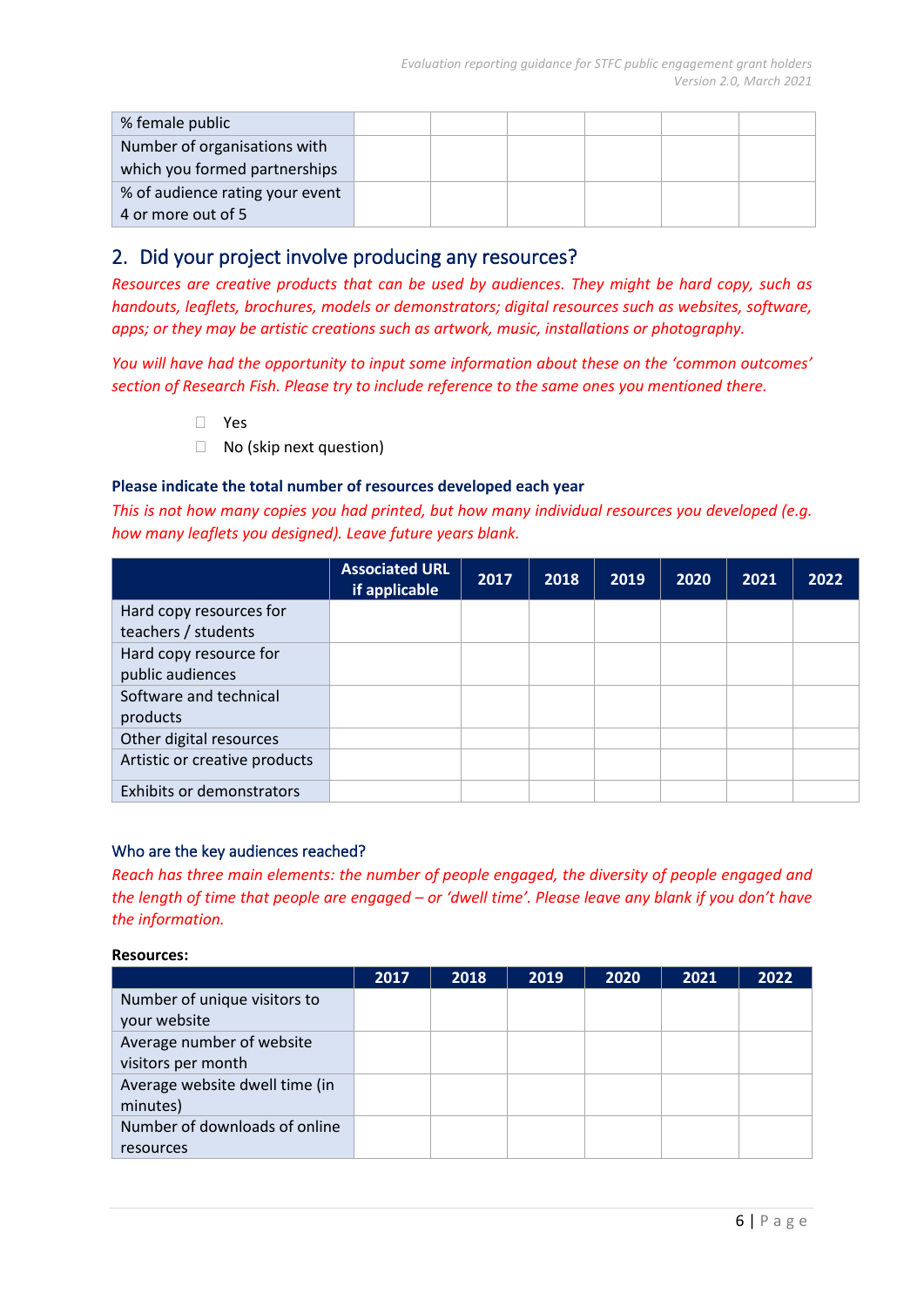| Number of downloads of other   |  |  |  |
|--------------------------------|--|--|--|
| digital resources              |  |  |  |
| Number of subscribers to other |  |  |  |
| digital resources              |  |  |  |
| Number of hard copy resources  |  |  |  |
| given to target audiences      |  |  |  |
| Number of organisations with   |  |  |  |
| which you formed partnerships  |  |  |  |
| % of audience rating your      |  |  |  |
| resource 4 or more out of 5    |  |  |  |

## 3. Have you reached the stage of your project that you have some key findings to submit?

*If you are at or close to the end of your project then you should report the conclusions of your report here as 'key findings'. The Research Fish submission will remain open for two years after the end date of Spark awards and Reaction awards, and for five years after the end date of other awards.*

- □ Yes (go to next question)
- □ No (end of public engagement section)

## 4. Using the public engagement evaluation framework, please state how your activity has addressed the generic learning outcomes.

*Below are STFC's generic learning outcomes. Each event or resource doesn't have to achieve all of them, but should aim to achieve at least one for each heading, including all of the 'feel' outcomes.* 

*This is an opportunity to give us a short narrative on various outcomes of your project. If you carried out quantitative evaluation then please put those data here. Alternatively, quotes or examples would* 

| <b>Participants</b><br>will | <b>STFC Generic Learning Outcomes</b>                                                                                                                                                                                                                                                                                                              |                                                                                                                                                                                                 |          |          |           |  |  |
|-----------------------------|----------------------------------------------------------------------------------------------------------------------------------------------------------------------------------------------------------------------------------------------------------------------------------------------------------------------------------------------------|-------------------------------------------------------------------------------------------------------------------------------------------------------------------------------------------------|----------|----------|-----------|--|--|
| Do                          | explore our science and technology further for themselves<br>٠<br>share their understanding of our science and technology with learners, peers,<br>$\bullet$<br>family and their community<br>consider choosing, or encouraging others, to study and pursue careers in<br>$\bullet$<br>science and technology                                      |                                                                                                                                                                                                 |          |          |           |  |  |
| Feel                        | welcome                                                                                                                                                                                                                                                                                                                                            | At the right level                                                                                                                                                                              | inspired | Involved | Satisfied |  |  |
| <b>Value</b>                | $\bullet$<br>society<br>٠<br>$\bullet$                                                                                                                                                                                                                                                                                                             | science and technology for its economic, social and cultural contribution to<br>employment in science and technology at all levels<br>the sharing of their understanding and skills with others |          |          |           |  |  |
| <b>Have skills to</b>       | carry out scientific or technical activities themselves<br>$\bullet$<br>participate in informed discussion about science and technology<br>$\bullet$<br>share their skills, understanding and values with others<br>$\bullet$                                                                                                                      |                                                                                                                                                                                                 |          |          |           |  |  |
| <b>Understand</b>           | We study the universe on the very large and the very small scale. This involves:<br>• Work in the areas of:<br>$\triangleright$ Big Telescopes<br>> Amazing Materials<br>$\triangleright$ Inside the Atom<br>$\triangleright$ Big Data and Computing<br>• The marriage of scientific method and large facilities<br>• Finding benefits for society |                                                                                                                                                                                                 |          |          |           |  |  |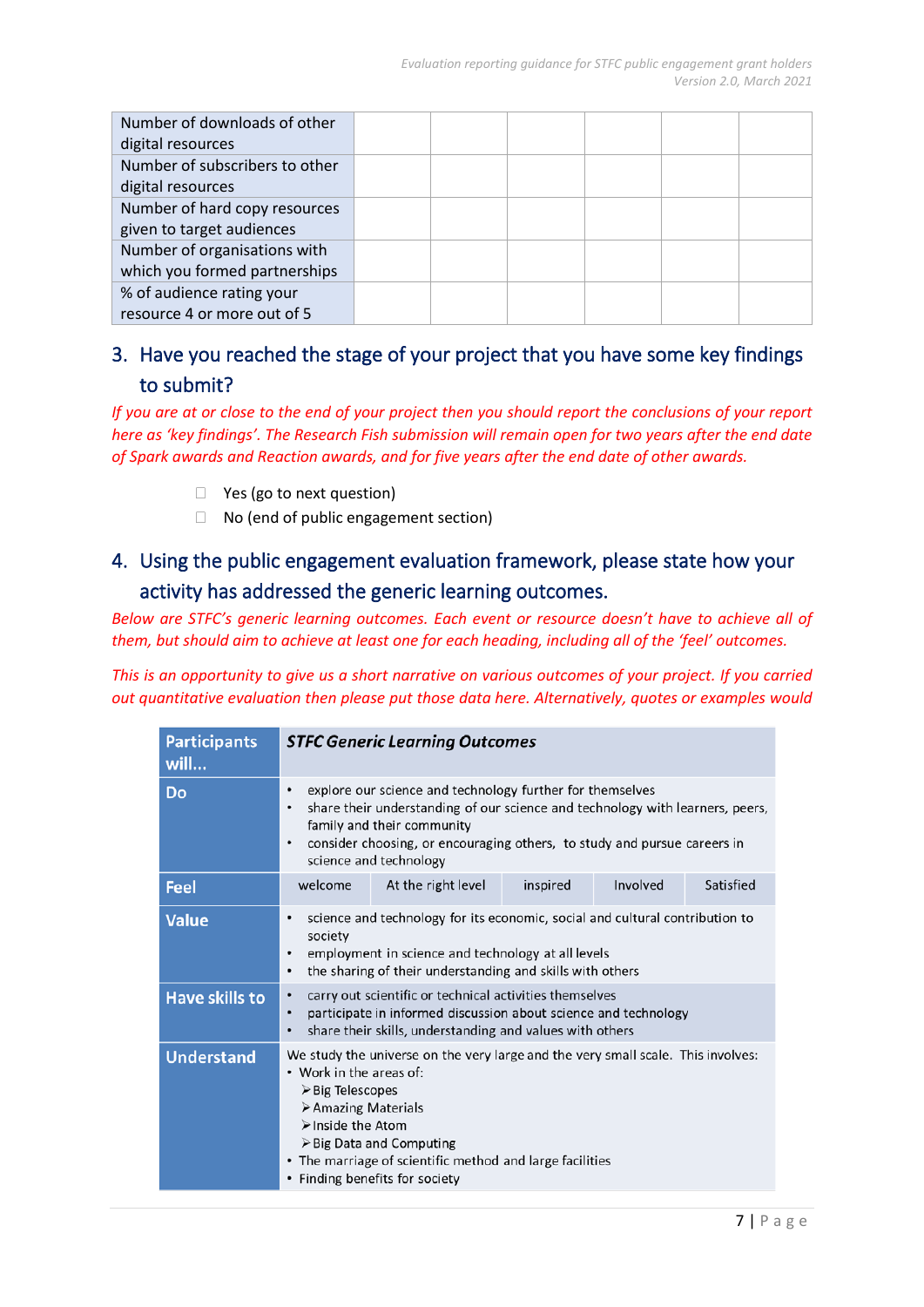#### *be good to include here too.*

### Please provide evidence of how your work has inspired participants to 'do' something new in relation to the top-level outcomes: (250 words)

*This is not what they did in the activity. Rather it is about what their intentions are to do now that they have participated.* 

How did your activity change the way people 'feel' in relation to the top-level outcomes? (250 words) *This should be under the five headings: What percentage of people felt welcome, inspired and involved? Were the activities felt to be generally pitched at the right level? What average ratings out of 5 did your activities receive to demonstrate people's overall satisfaction?*

### How did your activity change the way people 'value' science or technology in relation to the top-level outcomes? (250 words)

*How did people feel about science and technology, or the particular topic you were covering, before and after the activity? Do you have a quote that indicates a change in perception of science and technology, or of the topic covered? Do they generally think careers in these areas are something they would want for themselves, their family or other young people they know? For a training event, did the participants feel they wanted to share their new knowledge or skills with others?*

### How did your activity change the 'skills' your participants had in relation to the top-level outcomes? (250 words)

*Was there an element of people learning how to do something for themselves – including learning how to ask questions or carry out research? For training events, did participants feel able to run an activity themselves and share it with others by the end?*

### How did your activity change your participants' 'understanding' in relation to the top-level outcomes? (250 words)

*For this question, please focus just on the topic or research area that your project was about. Did people know more about the topic at the end than at the start? How do you know? If you were also able to discuss STFC and what we do, or if there is an obvious link to one of the subject themes in the Generic Learning Outcomes then mention it here too.*

5. By combining the data above, please summarise the key impacts of your project. For example, describe the outcomes relative to the types and numbers of audience you interacted with; or the relative change in learning achieved considering the dwell time (up to 500 words).

Please give a detailed response to up to 3 of the following impact statements, which most closely match the outcomes of your project:

*This is an opportunity for a more narrative addition to the submission to give us a flavour of the impacts of your project. What makes your project different from the others? Were there unexpected outcomes? Were you trying to do something new and different? How successful was that? We would like you to be using any evidence of the generic learning outcomes to back up your statements. These could be numbers, as recorded above, or quotes, examples and case studies if that is more appropriate.*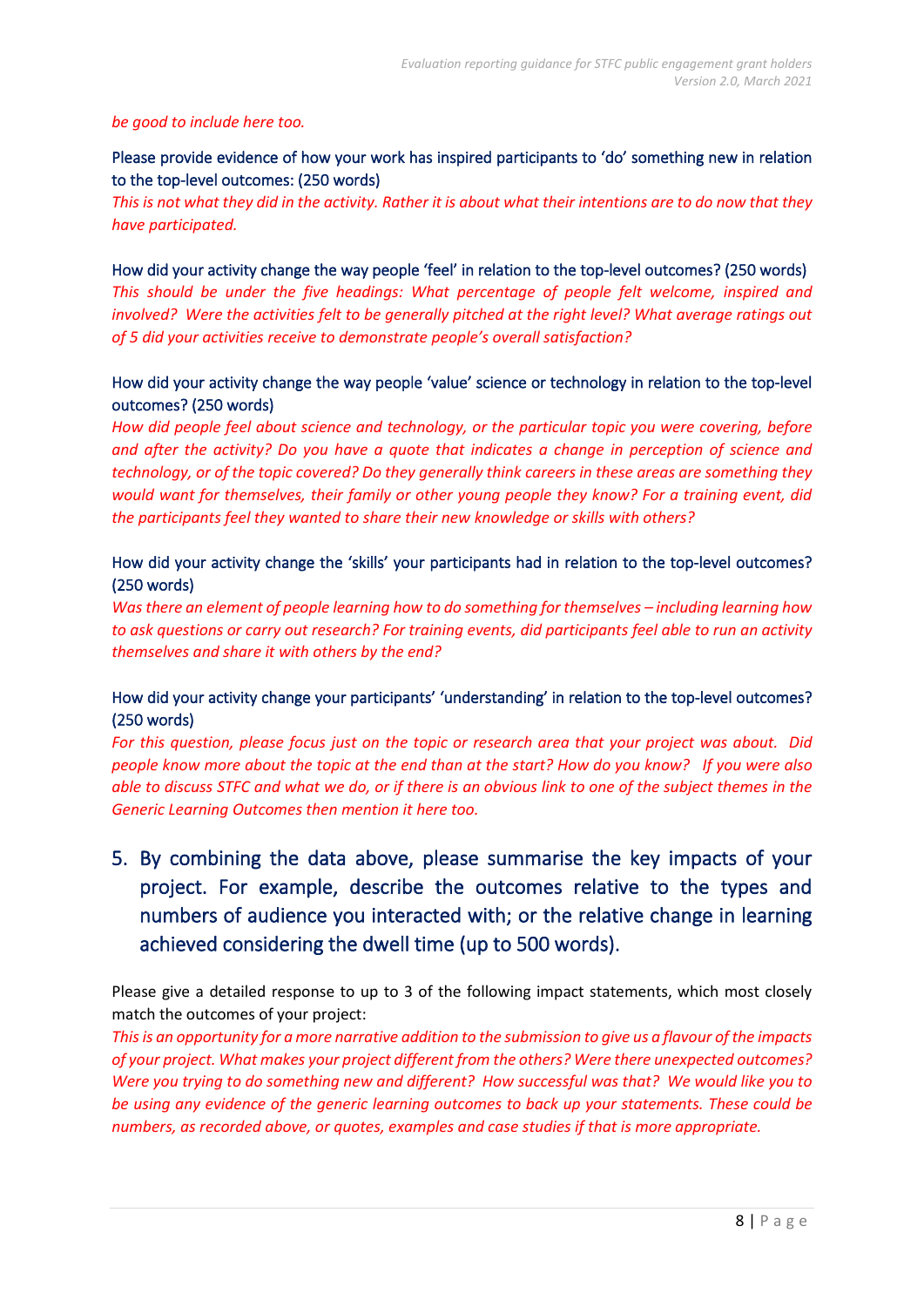#### o Describe the outcomes relative to the types and numbers of audience you interacted with.

*For example, did your activity reach a very large number of people, perhaps via online videos or broadcast media? In which case, the evidence and depth of outcomes may be harder to quantify. Conversely you may feel the relative number of people reached appears small but give evidence of the outcomes that were reached with those people.* 

#### o Describe the relative change in learning achieved considering the dwell time.

*For example, were you doing activities in a busy public place, and so people may not be expected to spend particularly long. Give evidence or quotes of how people have nonetheless changed their views, attitude or knowledge during their interaction. Conversely, perhaps your project worked with a relatively low number of people over an extended period of time. Discuss and give evidence of their change in knowledge, values or intentions as a result.* 

#### o Describe the scale of the outputs and reach considering the size of the grant and team.

*Do you consider your project to have been exceptionally good value for money? Did you do something amazing for a relatively small amount of money? Or can you identify an individual who has gone the extra mile to increase the impact of your project?*

### o Describe the successes or challenges that the processes you put in place (e.g. the collaborative partnerships, or the systems to support the staff working with you) had upon the outputs and outcomes of your project.

*If your project was very process driven (for example, it was about setting up a network, or creating new partnerships, rather than or as well as producing events or resources), describe and give evidence of the impacts that has had on the groups or people involved and their change in views, knowledge, skills or intentions.*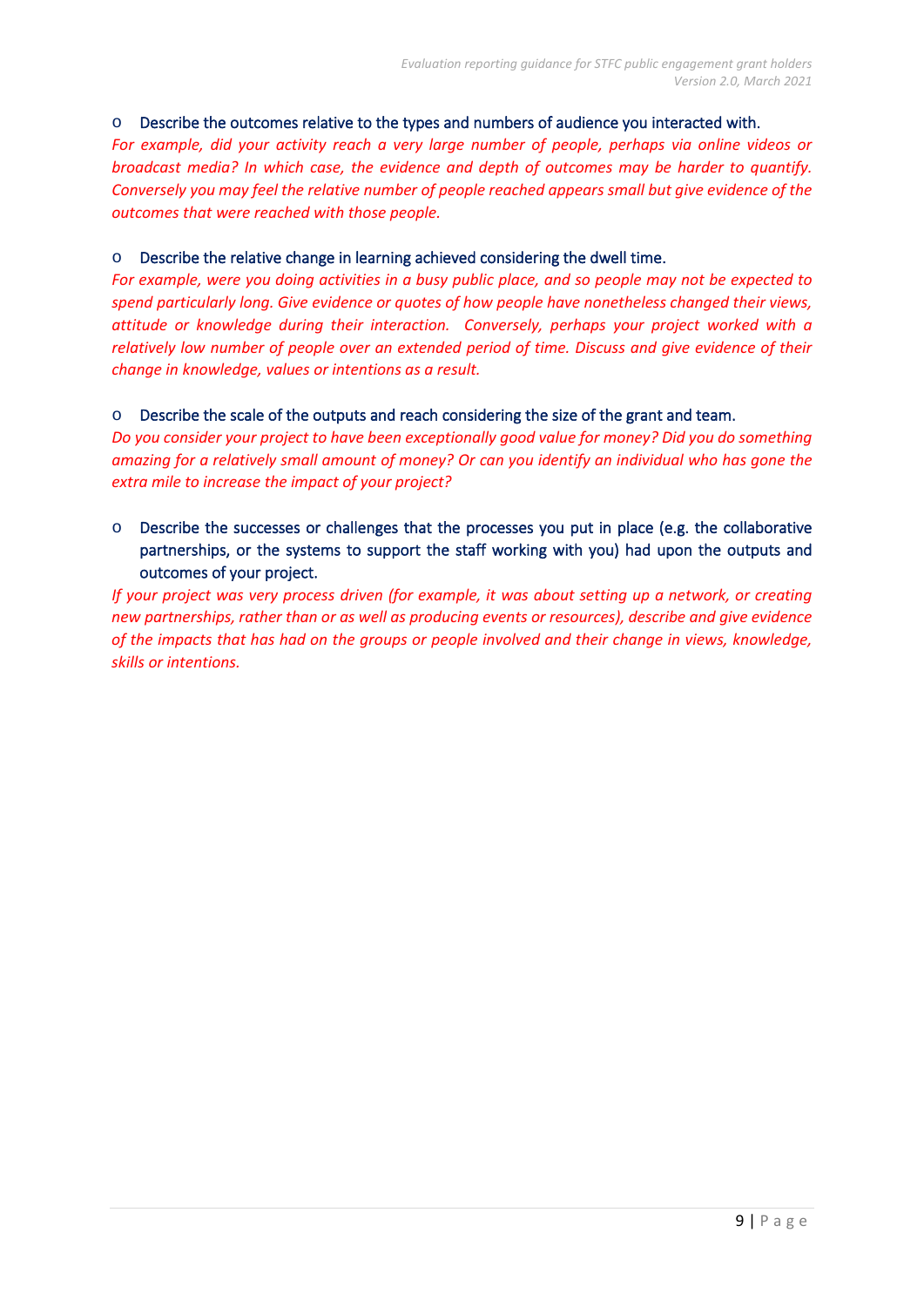## Section B: Completing the Metrics Spreadsheet

The metrics spreadsheet has a number of worksheets within it. This guidance will go through them one by one. Not all of them may be relevant for you, but please read the guidance in full to help you understand what to complete.

## Worksheet 1: Grant details

Please include the details of your grant, as entered on the Je-S form. If you have been able to publish any papers linked to your STFC-funded PE activity, please also add the details on this worksheet.

## Worksheet 2: Live event reach

This is for keeping track of details of live face to face or online events. Definitions are in the evaluation framework.

*Resources: If your project is mainly about producing resources or creative pieces then the first worksheet 'Live event reach' may not be relevant. However, if there are occasions when people are invited to see or engage in your resource then please do add as much information as you can to this worksheet.*

Some fields are marked as required. This means that you should aim to provide this information for every event you do.

#### Overview data

This is summary data about your event.

- o Location of event (postcode or online) *This is for live face to face or online events, for on demand videos or content please include the number of views/downloads in the 'Resources' tab.*
- o Event Name
- o Start date
- o End date (this is usually the same as the start date)
- o Duration of event (hours and minutes)
- o Average dwell time (hours and minutes)

*'Dwell time' is how long were they actually engaged in the activity. This should not include time spent at registration or lunch breaks, for example. It should be recorded in hours and minutes (hh:mm). For an exhibition it would be an average time that people spent at your particular stand, not at the event as a whole.*

o How many events is this? *How many events: This would usually be '1' and just allows a simple addition. Occasionally you may wish to group a few events together and sum the total attendees, in which case please be sure to change this number to reflect that.*

#### Reach

- o Total number of attendees
- o Was this a public event?
	- Number of children aged 8-14? *(can be an estimate)*
	- Percentage of all attendees that identify as female *(can be an estimate)*
- o Was this a training or CPD event?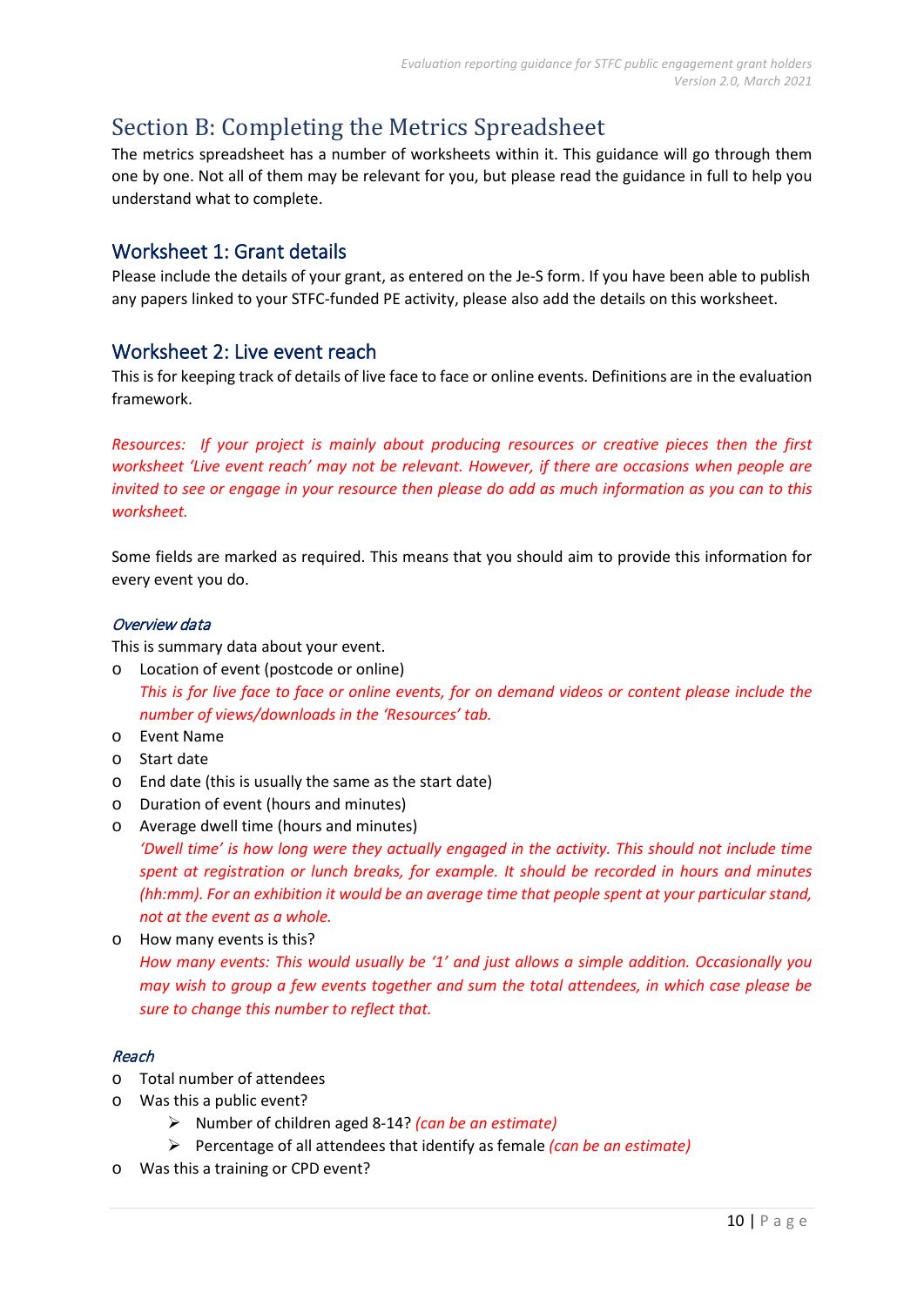- How many groups / schools attended? *(add details of schools or groups to relevant tab)*
- $\triangleright$  Total number of people completing the training
- o Was this a school event?
	- Number of schools attending *(add details of schools to 'Schools' tab)*
	- Number of accompanying adults *(this may be the number of teachers, but include other accompanying adults such as parents)*
	- $\triangleright$  Number of students
	- Percentage of students who identified as girls *(can be an estimate)*
	- $\triangleright$  Number of students from each age range
		- Upper primary *(Key Stage 2/Second level, Years 3-6 in England and Wales, Years 4-7 in NI, and P5-P7 in Scotland)*
		- Lower secondary *(Key Stage 3/Third & Fourth level, Years 7-9 in England and Wales, Years 8-10 in NI, and S1-S3 in Scotland)*
		- Upper secondary *(Key Stage 4/Senior phase, Years 10 & 11 in England and Wales, Years 11 & 12 in NI, and S4-S6 in Scotland)*

### Worksheet 3: Participant outcomes

These questions relate to the Generic Learning Outcomes from STFC's public engagement evaluation framework. Completing this worksheet will help you to collect data on these for a sample of your events so you can report your impacts on ResearchFish.

If you are a project involved in the Wonder Initiative [\(https://stfc.ukri.org/public](https://stfc.ukri.org/public-engagement/wonder/)[engagement/wonder/\)](https://stfc.ukri.org/public-engagement/wonder/), then this worksheet is not mandatory. Please report your outcomes in the 'Wonder toolkit' tab and leave the 'Participant outcomes' tab blank.

Some fields are marked as required. This means that you should aim to provide this information for every event you do as we need to report on these particular GLOs across all of the programme. Other fields are marked as'optional'. The recommendation is that you complete these fields for a reasonable sample of your events, but not for everyone. For Spark awards and Reaction awards you should select the most appropriate ones that represent the desired outcomes of your project. For awards where you are working with an STFC mentor, they will help you if you wish to tweak the GLOs for your own project.

The recommended way to ask these questions is with a rating or 'Likert' scale. You should record the number of people who answered the top of a three-level Likert scale, or the top two options of a fivelevel Likert scale. For example:

The science and technology I found out about is something I would encourage young people I know to do as a career (please circle):

| Disagree strongly | Disagree | Neither agree nor disagree | Agree | Agree strongly |
|-------------------|----------|----------------------------|-------|----------------|
|                   |          |                            |       |                |

*Include all 'agree' or 'agree strongly' responses for this question in the spreadsheet.*

OR

Please rate this event out of 5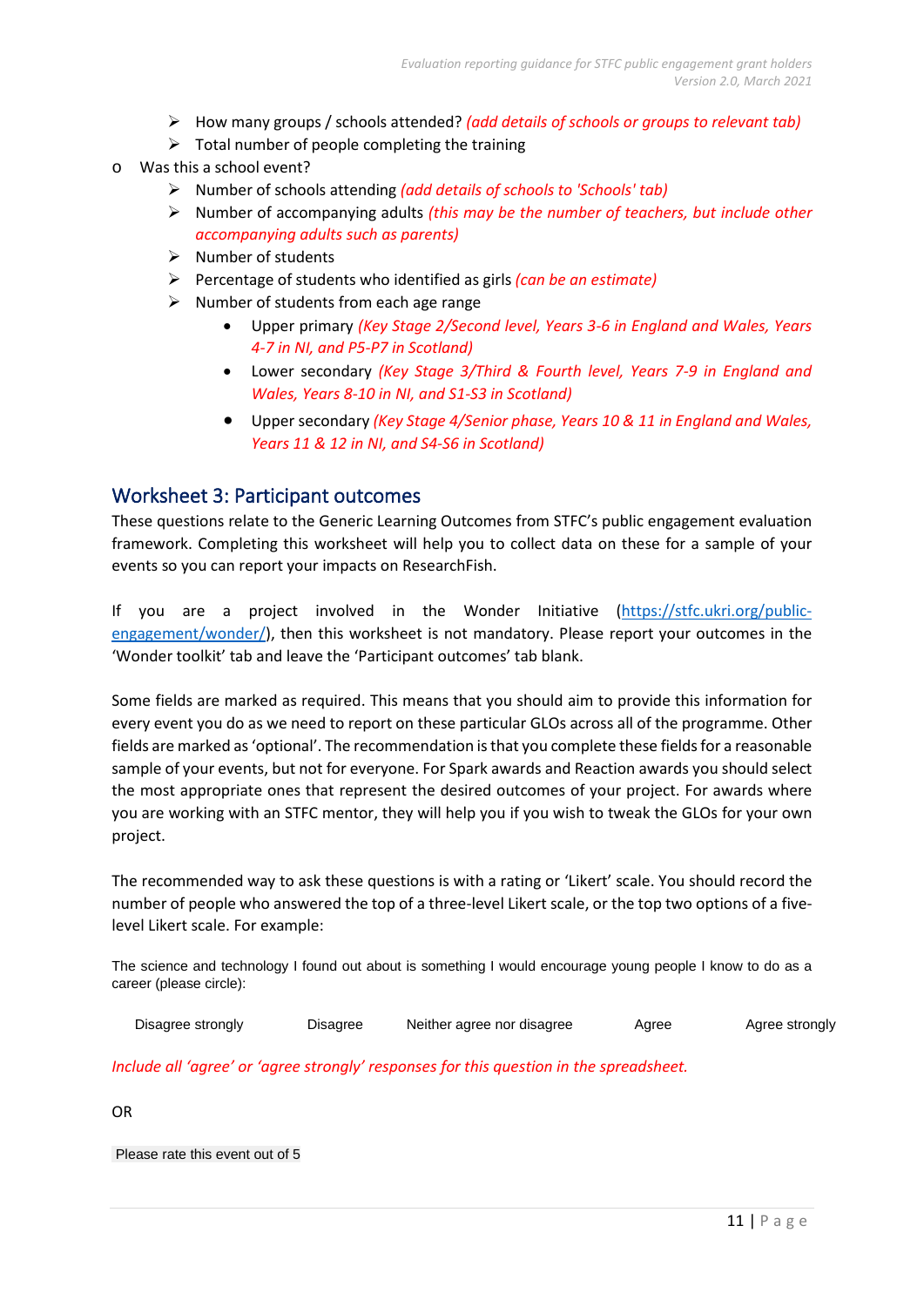

*Include all '4' and all '5' responses for this question in the spreadsheet.* OR

Will you tell others about what you have heard and seen today?

- $\circ$  Yes definitely
- $\circ$  Maybe
- $\overline{\circ}$  No

*Include all 'Yes' for this question, but not 'Maybe' or 'No'.*

#### Process

If this was evaluated, what was the sample size? (i.e. how many people completed the evaluation?) *Please include this number as it allows us to see the total numbers as a percentage of those who filled in the evaluation, rather than a percentage of the total attendees, which is not always an accurate picture.*

#### Qualitative data

Please capture any quotes or comments here, along with a non-identifying description of who said them (e.g. Teacher, Farm Dale primary school; or 'Mrs J, age 65'; or 'Amelia, age 5')

#### Worksheet 4: Wonder toolkit

If you are a project involved in the Wonder Initiative [\(https://stfc.ukri.org/public](https://stfc.ukri.org/public-engagement/wonder/)[engagement/wonder/\)](https://stfc.ukri.org/public-engagement/wonder/), then this worksheet should be used to report the data gathered using the Wonder evaluation toolkit. Please report your outcomes in this tab instead of the 'Participant outcomes' tab. If your project is not involved in Wonder, then please leave this worksheet blank.

#### Overview data

This is summary data about each event.

- o Location of event (postcode or online) *(same information that is entered in the 'Live event reach' tab)*
- o Event Name *(same information that entered in the 'Live event reach' tab)*

#### **Context**

These questions help to establish your starting point – the personal characteristics of your Wonder audience and their pre-existing relationship to science. If you can, it's best to collect this data in advance.

o Number of 8-14 year-olds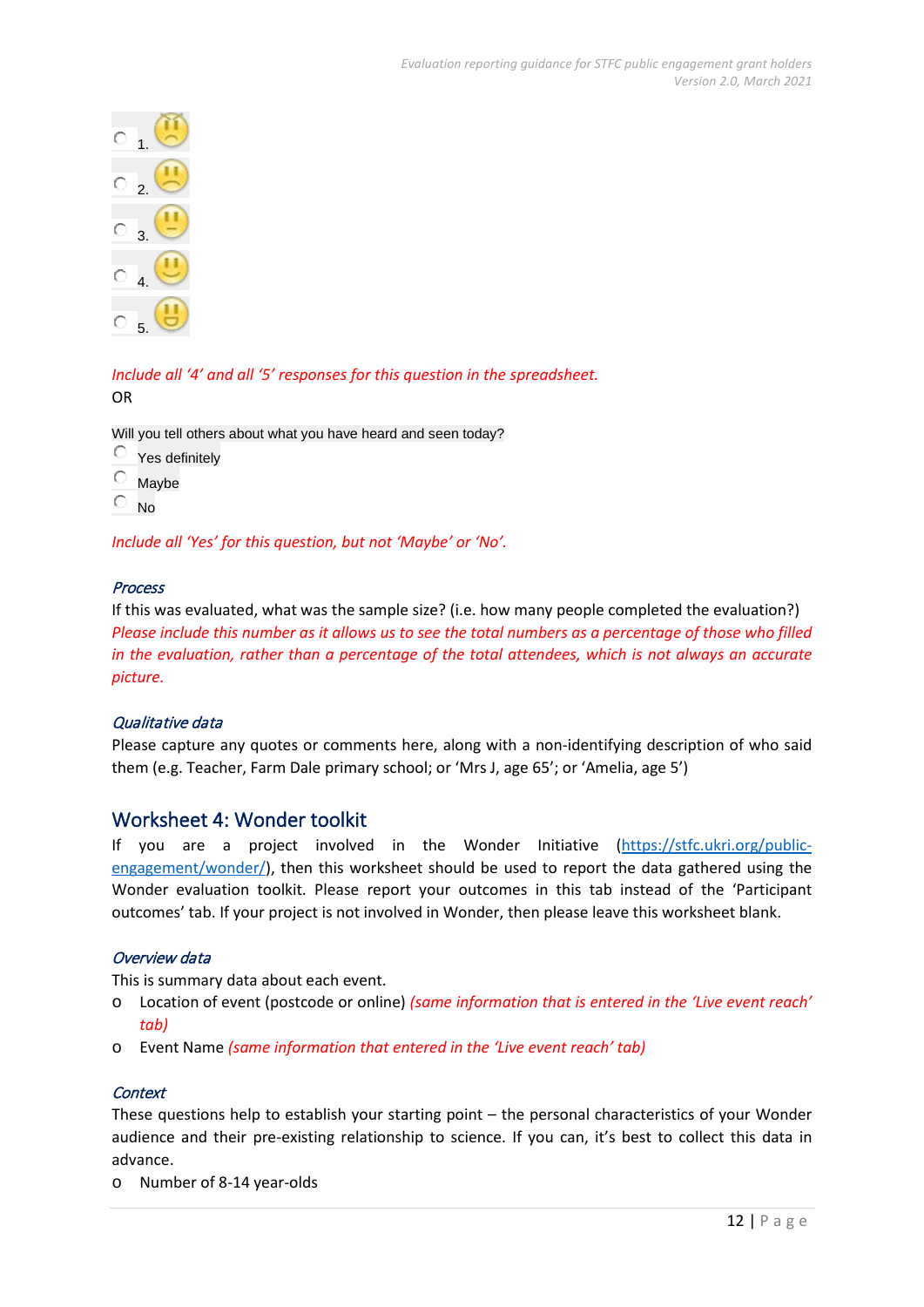- o Percentage of 8-14 audience from Wonder demographic *(if exact proportion is unknown, please estimate. The Wonder toolkit provides information on links how to identify Wonder participants.)*
- o Is your percentage an estimate? *(enter 'y' for yes or leave blank for no)*
- o Someone in my family is really into science or works in science *(Enter the number of responses for each answer)*

#### Reaction

These questions aim to capture the immediate reactions following engagement with a Wonder event.

- o I felt able to join in and ask questions *(Enter the number of responses for each answer)*
- o I want to find out more about science *(Enter the number of responses for each answer)*

#### **Reflection**

These questions try to capture more substantial change, which takes time to emerge.

If you evaluated your event once at the end, enter your data in Option One:

- o Do you feel more or less interested in studying science or working in science after [event]? *(Enter the number of responses for each answer)*
- o *Do you feel more or less certain that science will have a positive impact on our future after [event]? (Enter the number of responses for each answer)*

If you evaluated your event multiple times, before and after an event, enter your data in Option Two:

- o I would like to study science or work in science *(Enter the number of responses for each answer)*
- o I feel science will have a positive impact on our future *(Enter the number of responses for each answer)*

## Worksheet 5: Resources

We are keen to know how far new resources are distributed. Please use this worksheet to record when you have distributed resources, either at events, via post/contacts or online. In particular we are trying to calculate how many hard copy resources reach schools. If you have targeted particular schools for receipt of resources, then please add those schools to the list of schools on the 'Schools' worksheet.

## Worksheet 6: Schools

This sheet is where you should write the names and the postcodes of any schools that attended your events, or who were targeted for receiving resources, for us to carry out postcode analysis.

Please don't duplicate schools, they should only appear once each on this sheet.

If your project involved running training or Continued Professional Development for schools, other education establishments or community or other groups, then please list the organisations of the attendees here. If they were from a number of different organisations, please list them all. You will need to remember to ask them to give you the name and postcode, perhaps on a register. If the training was for a group of people from one organisation, please include how many people were trained from that organisation when listing it here.